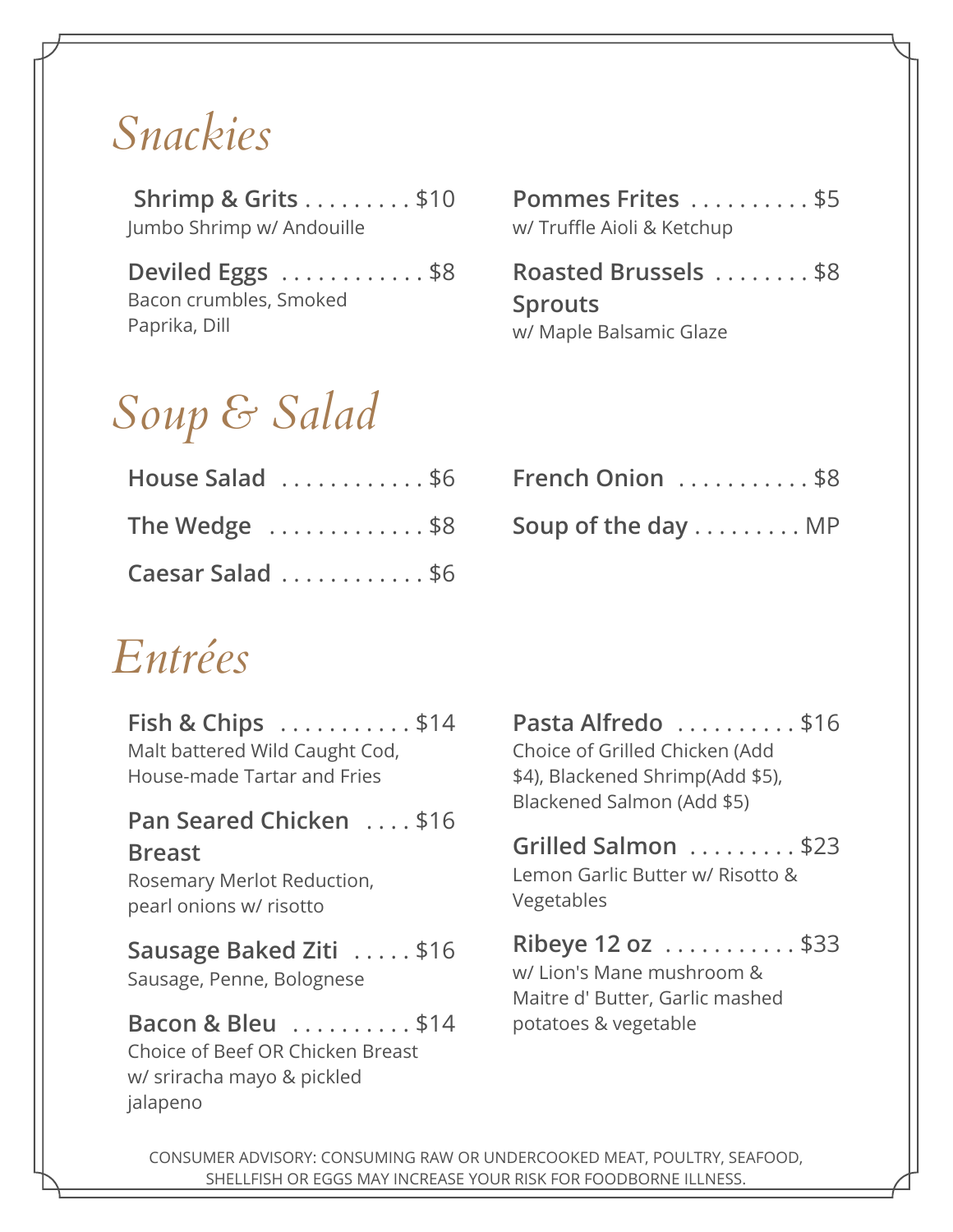# *SNACKIES*

| Deviled Eggs \$8           | Shrimp & Grits $\dots \dots \dots$ \$10 |
|----------------------------|-----------------------------------------|
| Bacon crumbles, Smoked     | Jumbo Shrimp w/ Andouille               |
| Paprika, Dill              | <b>Roasted Brussels Sprouts</b> \$8     |
| Pommes Frites \$5          | w/ Maple Balsamic Glaze                 |
| w/ Truffle Aioli & Ketchup |                                         |

## *SOUP & SALAD*

| French Onion \$8    |
|---------------------|
| Soup of the day  MP |
| The Wedge \$8       |

| French Onion \$8 Caesar Salad \$6                                           |
|-----------------------------------------------------------------------------|
| Soup of the day $\dots\dots\dots$ MP House Salad $\dots\dots\dots\dots$ \$6 |

## *HANDHELDS*

SERVED WITH FRIES

| Grilled Chicken Wrap  \$12<br>Caramelized Onion, Greens,<br>Tomatoes, Cheese, Lemon<br>herb Vinaigrette | Lion's Mane Veggie \$13<br>Lions Mane, Grilled Veggies,<br>Lion's Mane Sauce on French<br><b>Bread</b>       |
|---------------------------------------------------------------------------------------------------------|--------------------------------------------------------------------------------------------------------------|
| Crispy Chicken Wrap \$12<br>Crispy Chicken, Lettuce,<br>Tomato and house-made<br>bacon Ranch dressing   | The Classic \$11<br>Choice of beef or Chicken,<br>Cheddar, Lettuce, Tomato &<br>Onion<br>+ Add Bacon for \$2 |
| Grilled Salmon Wrap \$14<br>Avocado, Red onion, Fresh<br>Greens w/Lemon-herb<br>vinaigrette             | Bacon & Bleu \$14<br>Choice of Beef OR Chicken<br>Breast w/ sriracha mayo &<br>pickled jalapeno              |
| Fish & Chips \$14<br>Malt battered Wild Caught<br>Cod, House-made Tartar and<br><b>Fries</b>            | The Philly \$14<br>Thinly sliced steak, cheese,<br>green peppers and onion                                   |
| CONCLIMED ADVICORY, CONCLIMING BANLOR UNIDERCOOKED MEAT BOULTRY CEAFOOD CUELLEICH                       |                                                                                                              |

CONSUMER ADVISORY: CONSUMING RAW OR UNDERCOOKED MEAT, POULTRY, SEAFOOD, SHELLFISH OR EGGS MAY INCREASE YOUR RISK FOR FOODBORNE ILLNESS.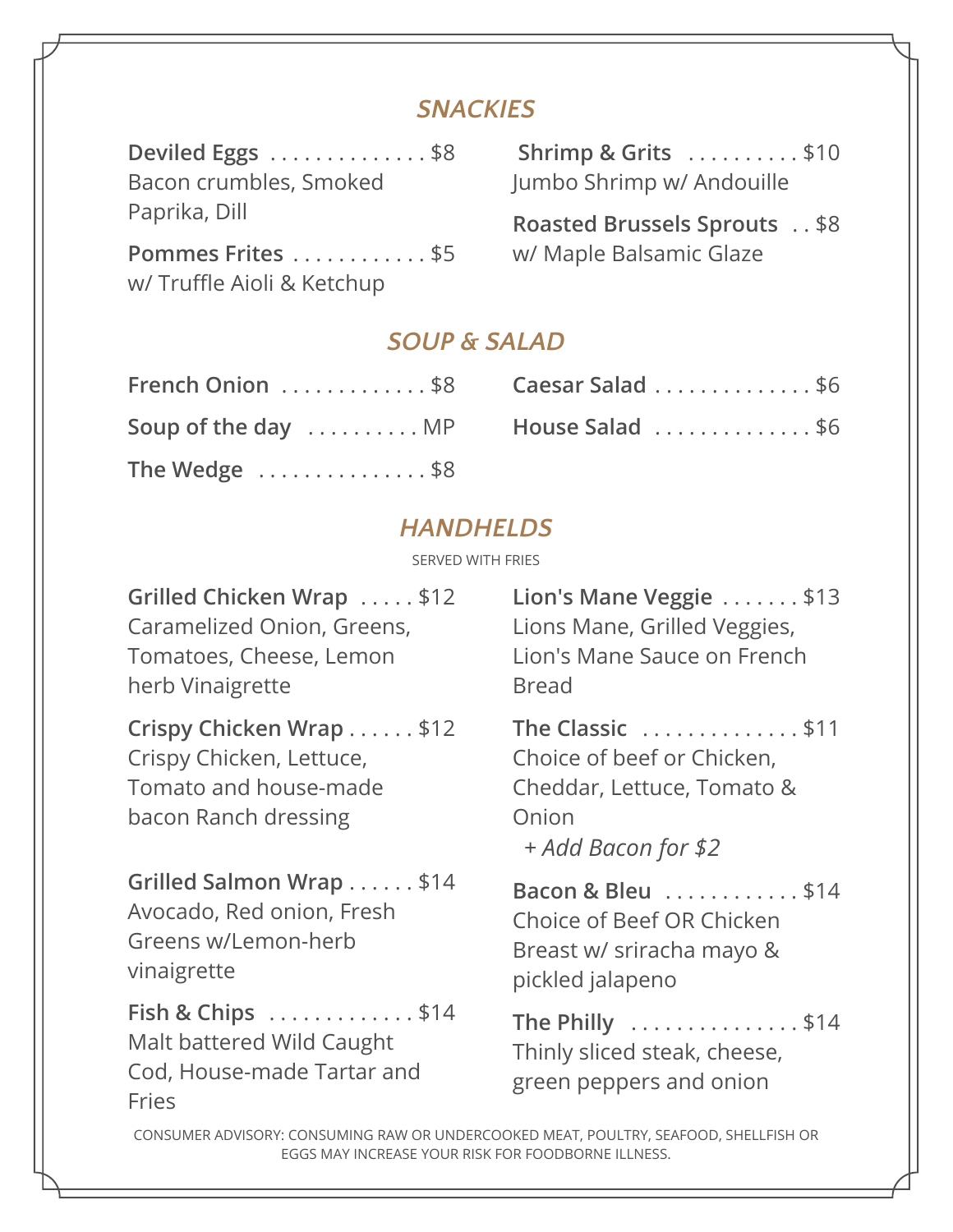### *BRUNCH*

| Vanilla greek yogurt, Fresh berries,<br>Granola & Local honey                                                            |
|--------------------------------------------------------------------------------------------------------------------------|
| French Toast \$11<br><b>Classic French Toast using French</b><br>bread, Pure maple syrup, whip<br>cream and fresh fruit. |
| Bread Pudding French Toast \$11<br>Maple bourbon Caramel Sauce &<br>Whipped cream                                        |
| The Brixwood \$10<br>2 eggs any style, Bacon or Sausage &<br>Home Fries. Toast                                           |
| Ribeye & Eggs \$24<br>8oz Ribeye, 2 eggs, home fries and<br>toast                                                        |

**Cheese Blintzes** . . . . . . . . . . . . . . . . \$7 Ricotta stuffed crepes w/ Fruit compote **Cheese Omelette** . . . . . . . . . . . . . \$11 Choice of 4: Bacon, Sausage, Tomato, Spinach, Onion, Red Pepper, Mushroom  $+$  served with home fries Egg'n me on burger . . . . . . . . . . . \$12 Local beef, fried egg, tomato & cheese *+ served with fries* **Breakfast Crepes Chef's Choice** 

*SIDES*

## *COFFEE & LIBATIONS*

| Coffee \$4                        | Mimosa by the Glass \$7                          |
|-----------------------------------|--------------------------------------------------|
| Bloody Mary \$10                  | Choice of Orange or Peach Juice                  |
| Orange Crush \$10                 | Sour Feather \$10                                |
| Orange Juice, Vodka, Triple Sec & | Bourbon, Cabernet Sauvignon,                     |
| Sprite                            | Maple Syrup, Lemon                               |
|                                   | Espresso Martini \$13<br>Espresso, Vodka, Kahlua |